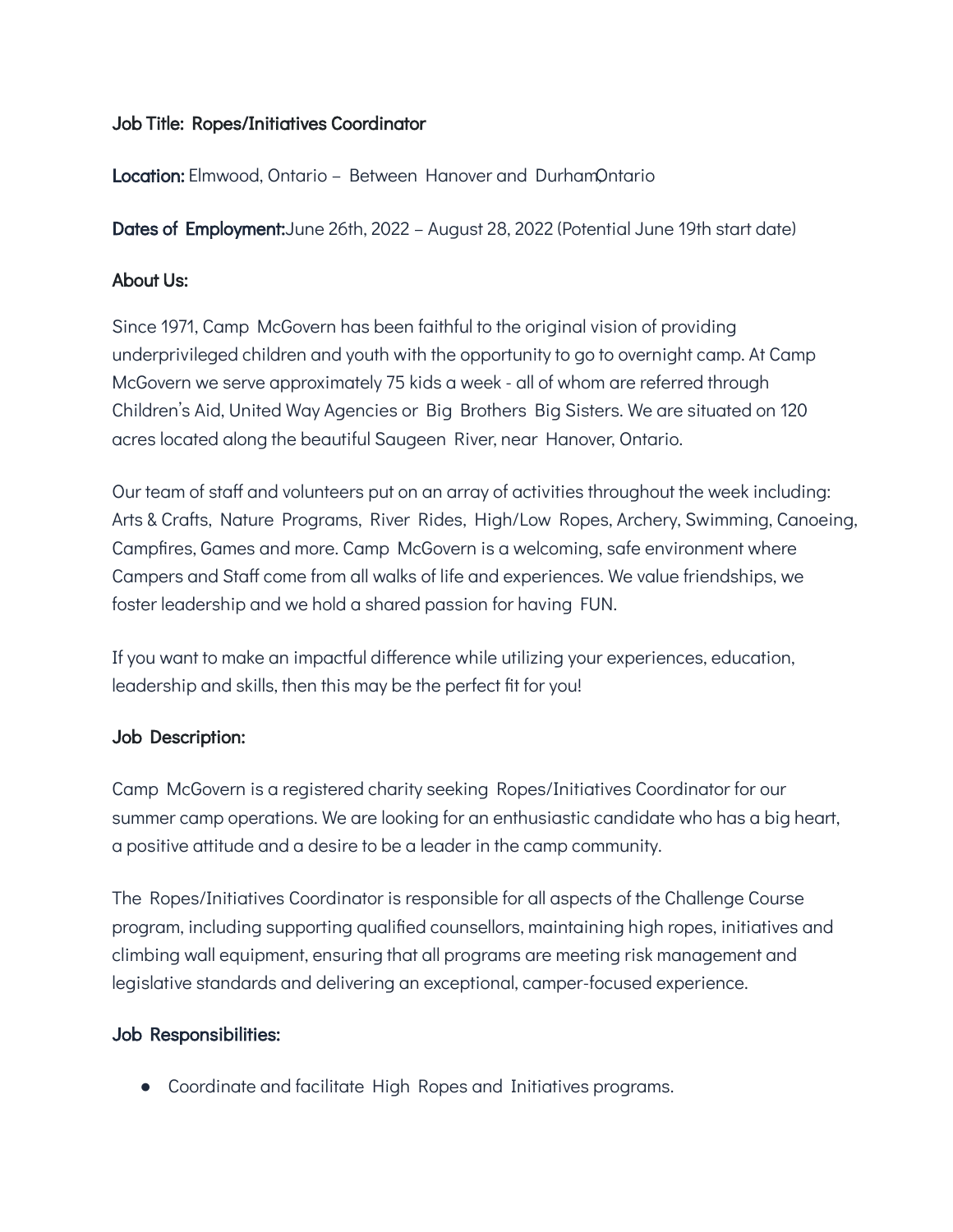- Train camp staff on the rules, regulations and emergency procedures while participating on the challenge course.
- Handle communications and coordination with program vendors and inspectors.
- Ensure that the program area is kept tidy, safe, and that all equipment is maintained and in good condition to reduce the risk of malfunction. If something breaks, needs repairing or doesn't work correctly, it will be up to the Ropes Coordinator to notify the Director and help seek the appropriate solution.
- Supervise other qualified staff and schedule adequate supervision for the program.
- Develop staff training that encourages teamwork and group learning.
- Provide course and challenge modifications for different age groups and abilities.
- Lead in organizing and setting up the ropes and initiatives courses prior to the start of camp with a focus on ensuring that policies and procedures meet the required OCA standards and the REG. 503/17: Recreational Camps pertaining to the safe operation of a challenge course program.
- Ensure that all safety policies and procedures are adhered to while being a positive presence at all times.
- Assume a lead role in crisis management/emergency response.
- Build positive relationships with campers and staff to ensure a safe and enjoyable camp experience.
- Document camper accomplishments on the challenge courses.
- Participate in camp special events, cabin supervision, and other camp duties as required.

Our ideal Ropes/Initiatives Coordinator:

- Fosters self-esteem, social skills, and respect for others.
- Uncovers potential for personal growth in campers.
- Nurtures mentoring, teamwork, and leadership development.
- Is a positive and conscientious professional who, in collaboration with the rest of the camp staff, ensures a safe and fun experience for our campers.
- Has strong interpersonal skills, including patience and communication
- Is empathetic to the diverse group of campers that we serve.
- Is safety driven in everything they do.
- Provides comfort and support when someone needs it.
- Is organized and keeps accurate records.